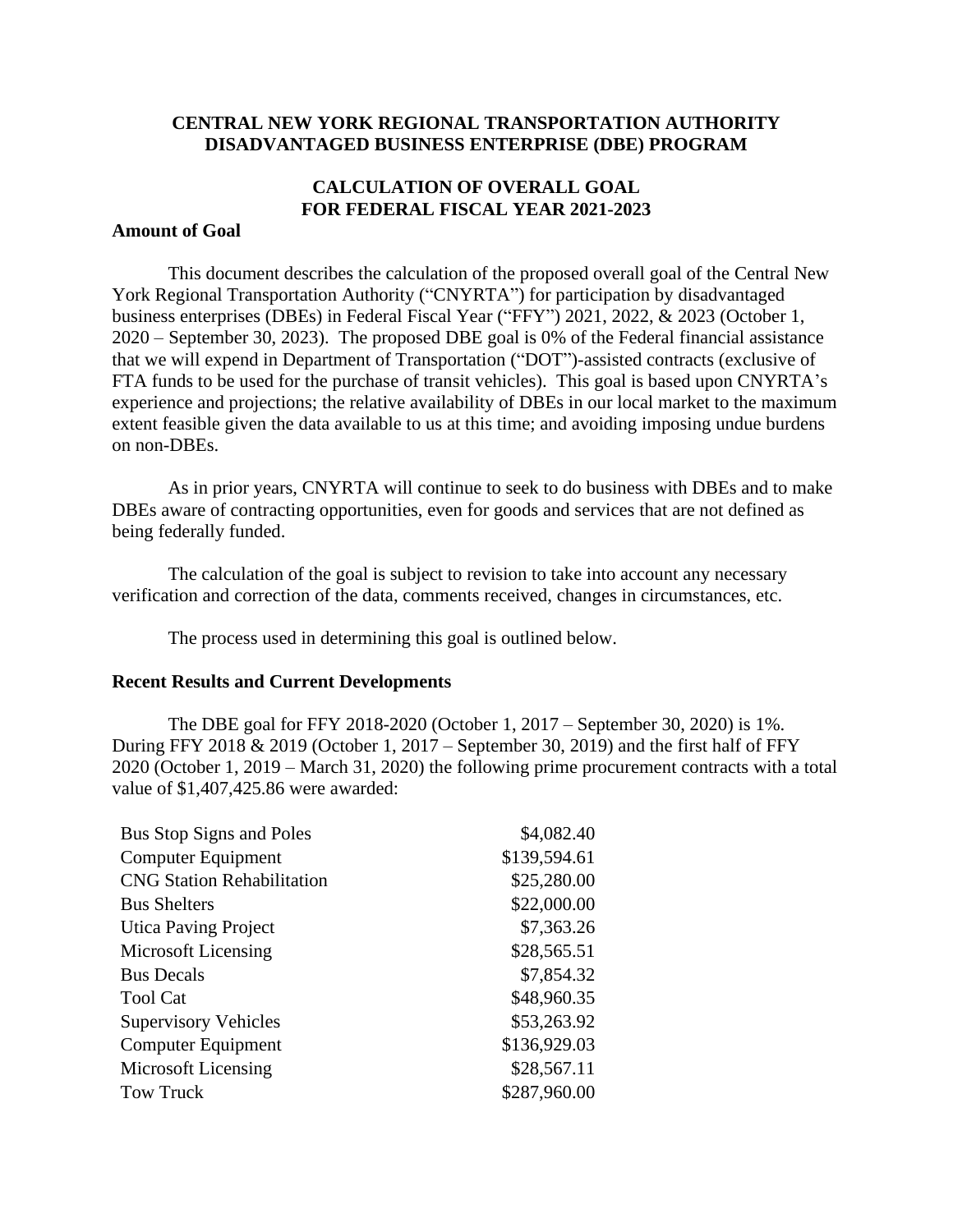| <b>Supervisory Vehicle Decals</b>         | \$376.72     |
|-------------------------------------------|--------------|
| <b>RTC Roof Replacement</b>               | \$447,969.51 |
| <b>Schedule Holders</b>                   | \$8,120.80   |
| <b>Vehicle Mats</b>                       | \$642.04     |
| <b>Light Bars for Supervisory Vehicle</b> | \$1,702.68   |
| Diesel Tank Rehab                         | \$13,637.60  |
| <b>Auburn Roof Replacement</b>            | \$56,576.00  |
| Oswego Roof Replacement                   | \$49,140.00  |
| Oneida-Kitchenette & Office Renovations   | \$38,840.00  |

For the above projects there was approximately 1% available DBEs in the market based on the NYS UCP Directory as compared to all businesses in the same market per the 2015 County Business Patterns NAICS. Good faith efforts were made to reach out to DBE contractors in our market however few awards were made to DBEs. Additionally, we do not anticipate actual contract awards to DBEs during the second half of FFY 2020 based on anticipated federally funded contracting opportunities during that time.

Under the DOT regulations, contracts for the purchase of transit vehicles (e.g., buses) are not included in calculating the DBE goal.

CNYRTA anticipates awarding contracts in FFY 2021-23 related to the following projects:

| <b>FY 2021</b> |                                    |                    |
|----------------|------------------------------------|--------------------|
|                | <b>Preventative Maintenance</b>    | \$<br>9,000,000.00 |
|                | <b>Bus Shelters</b>                | \$<br>100,000.00   |
|                | <b>Computer Equipment</b>          | \$<br>250,000.00   |
|                | <b>Supervisory Vehicles</b>        | \$<br>115,000.00   |
|                | <b>Replace Service Vehicles</b>    | \$<br>55,000.00    |
|                | Replace 4 Call-A-Buses             | \$<br>320,000.00   |
|                | <b>Purchase 4 New Call-A-Buses</b> | \$<br>320,000.00   |
|                | <b>5 MCI Replacements</b>          | \$<br>2,136,526.00 |
|                | <b>Bus Replacements</b>            | \$<br>988,474.00   |
| <b>FY 2022</b> |                                    |                    |
|                | Preventative Maintenance           | \$<br>7,481,192.00 |
|                | <b>Operating Software Upgrades</b> | \$<br>85,000.00    |
|                |                                    |                    |
|                | <b>Computer Equipment</b>          | \$<br>100,000.00   |
|                | <b>Supervisory Vehicles</b>        | \$<br>46,000.00    |
|                | <b>Replace Service Vehicles</b>    | \$<br>175,000.00   |
|                | Replace 8 CALL-A-BUS Vans          | \$<br>720,000.00   |
|                | 18 NOVA Replacement CNGs           | 8,891,756.25       |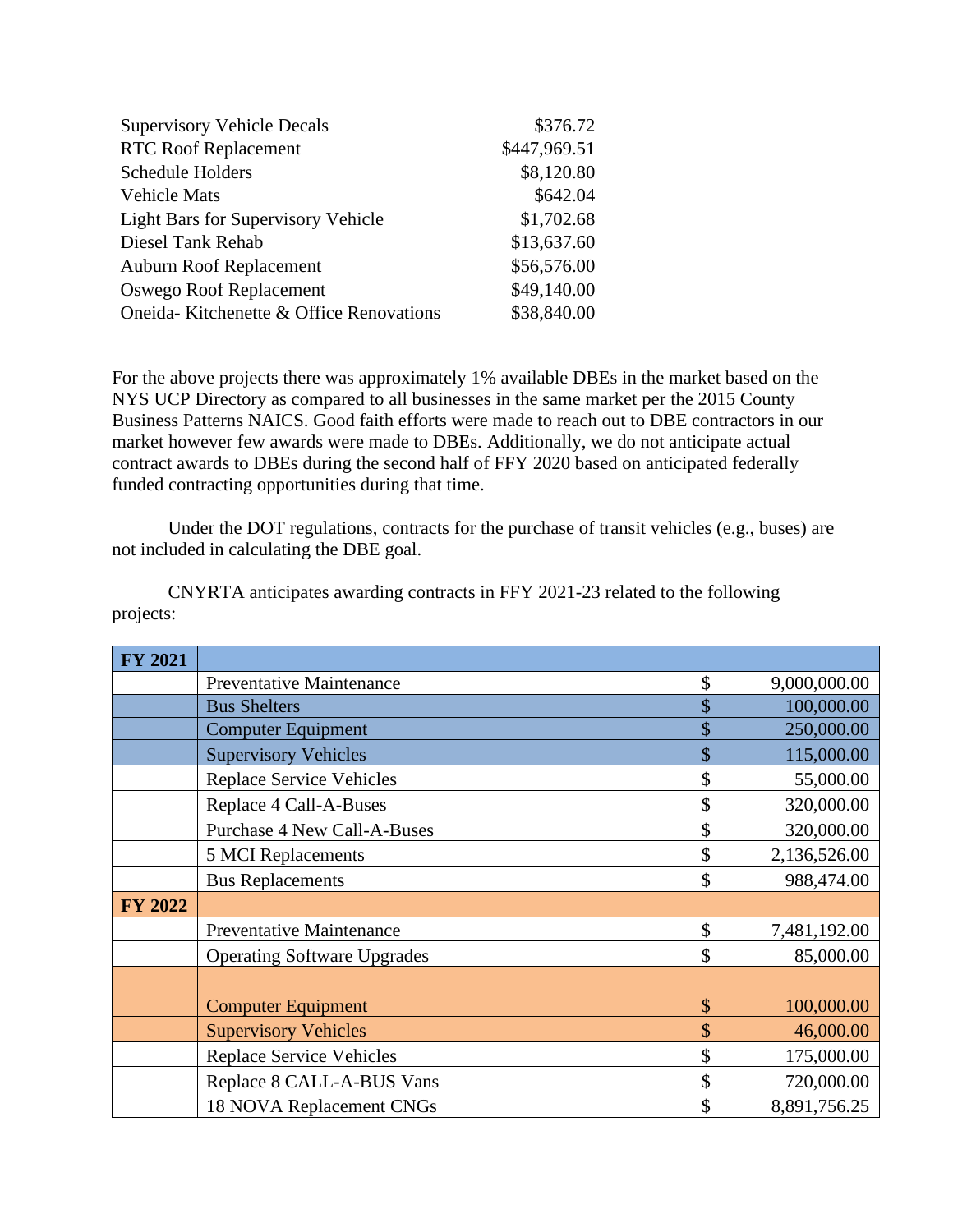|                | <b>Bus Replacements</b>         | \$<br>1,008,243.75 |
|----------------|---------------------------------|--------------------|
| <b>FY 2023</b> |                                 |                    |
|                | <b>Preventative Maintenance</b> | 7,705,627.76       |
|                | <b>Bus Shelters</b>             | 100,000.00         |
|                | <b>Supervisory Vehicles</b>     | 46,000.00          |
|                | <b>Engineering Services</b>     | 200,000.00         |
|                | Replace 11 CALL-A-BUS Vans      | 935,000.00         |

The total firms doing business in CNYRTA's Local Market Area per the 2017 County Business Patterns for the above projects is 1,701 and the number of available DBEs per the NYS UCP Directory is 0. The percentage of DBEs in the market for projected 2021-2023 projects is 0%.

### **Breakout of Estimated Race-Neutral and Race-Conscious Participation**

CNYRTA will continue to operate using race-neutral means of facilitating DBE participation. CNYRTA uses race-neutral means to increase DBE participation in accordance with 49 CFR 26.51, including:

(1) Encouraging prime contractors to subcontract work;

(2) Providing technical assistance and other services;

(3) Carrying out communications programs on specific contract opportunities (e.g.,

ensuring the inclusion of DBEs on recipient mailing lists for bidders);

(4) Making our DBE directory available for distribution to potential prime contractors; and

(5) Holding pre-bid conferences to inform potential bidders about contracting opportunities and CNYRTA's commitment to maximize utilization of DBEs.

Generally, when there are more construction projects there are more potential contracting opportunities for DBEs.

Each construction project is advertised in local newspapers, the Minority Commerce Weekly and the New York State Contract Reporter. The advertisement indicates that DBEs are welcome to respond. Businesses which are interested in competing for contracts generally know that projects are advertised in these publications.

We will potentially obtain 100% of the goal from race-neutral participation and 0% through race-conscious measures. However, this is subject to adjustment after more information is available on major contracting opportunities, the availability of Federal funding, and the degree of success of race-neutral means.

We will adjust the estimated breakout of race-neutral and race-conscious participation as needed to reflect actual DBE participation and we will track and report race-neutral and raceconscious participation separately. For reporting purposes, race-neutral DBE participation includes, but is not necessarily limited to, the following: DBE participation through a prime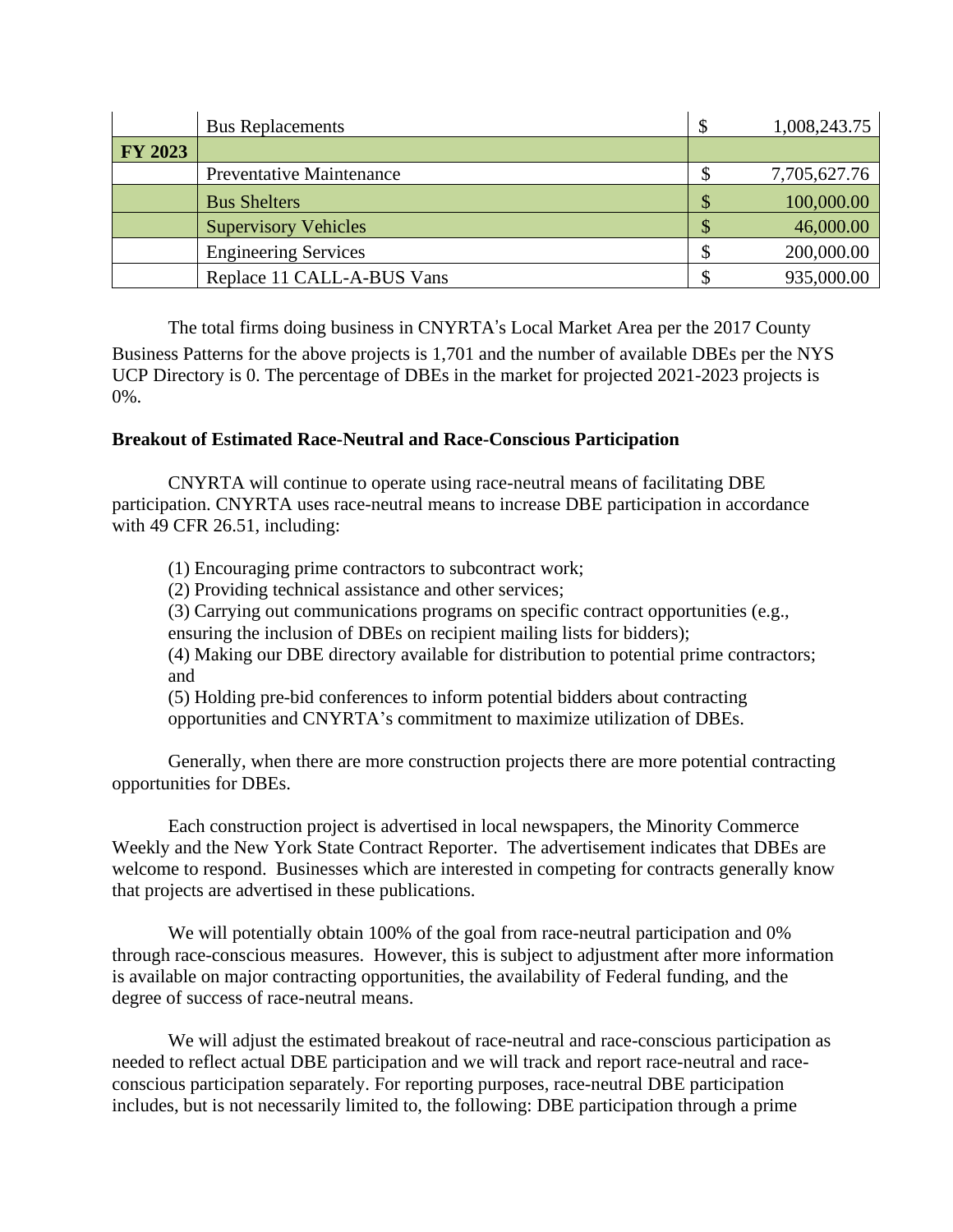contract a DBE obtains through customary competitive procurement procedures; DBE participation through a subcontract on a prime contract that does not carry a DBE goal; DBE participation on a prime contract exceeding a contract goal; and DBE participation through a subcontract from a prime contractor that did not consider a firm's DBE status in making the award.

### **Method Used to Determine Goal**

We use the NYS UCP Directory and Census Bureau data to calculate the relative availability of DBEs ("base figure") for "Step 1" of the process (see 49 CFR 26.45(c)). We determine the number of ready, willing and able DBEs in our market from the NYS UCP Directory. Using the Census Bureau's County Business Pattern (CBP) database, we determine the number of all ready, willing and able businesses available in our market that perform work in the same North American Industry Classification System (NAICS) codes. The base figure is a percentage figure calculated by first determining the percentage of the budget each project holds. This percentage is then multiplied by the number of available DBEs divided by the number of all available firms for each respective project. The percentages calculated for each project are then added together and divided by the number of total projects to derive a base figure for the relative availability of DBEs in our market.

"Step 2" of the process (see 49 CFR 26.45(d)) is intended to adjust the "base figure" percentage from Step 1 so that it reflects as accurately as possible the DBE participation the recipient would expect in the absence of discrimination. In Step 2, we take into consideration the current capacity of DBEs to perform work in our DOT-assisted contracting program, as measured by the volume of work DBEs have performed in recent years. If applicable, we also consider any available disparity study and/or information about barriers to entry or competitiveness of DBEs in our programs.

We are not aware of any applicable disparity studies or other information about barriers to entry or competitiveness of DBEs in our programs.

CNYRTA reserves the right to select a different methodology, as long as it is authorized by 49 CFR 26.45 and properly reported.

### **Method as Applied to Overall Goal for FFY 2021-2023**

# *Step 1: Base Figure - % of overall budget- Project 1(DBE/All Firms) + % of overall budget- P 2(DBE/All Firms)..etc*

The number of DBEs in the area that perform work in the applicable NAICS codes, in which CNYRTA anticipates awarding most of its federally funded contracts during FFY 2021- 2023, based on the NYS UCP Directory, is 0. There were no applicable DBEs found for Bus Shelters, Computer Equipment or Supervisory Vehicles.

The number of available businesses in the area that perform work in these NAICS codes, based on the Census Bureau's County Business Patterns (CBP) database for New York, is 1,701.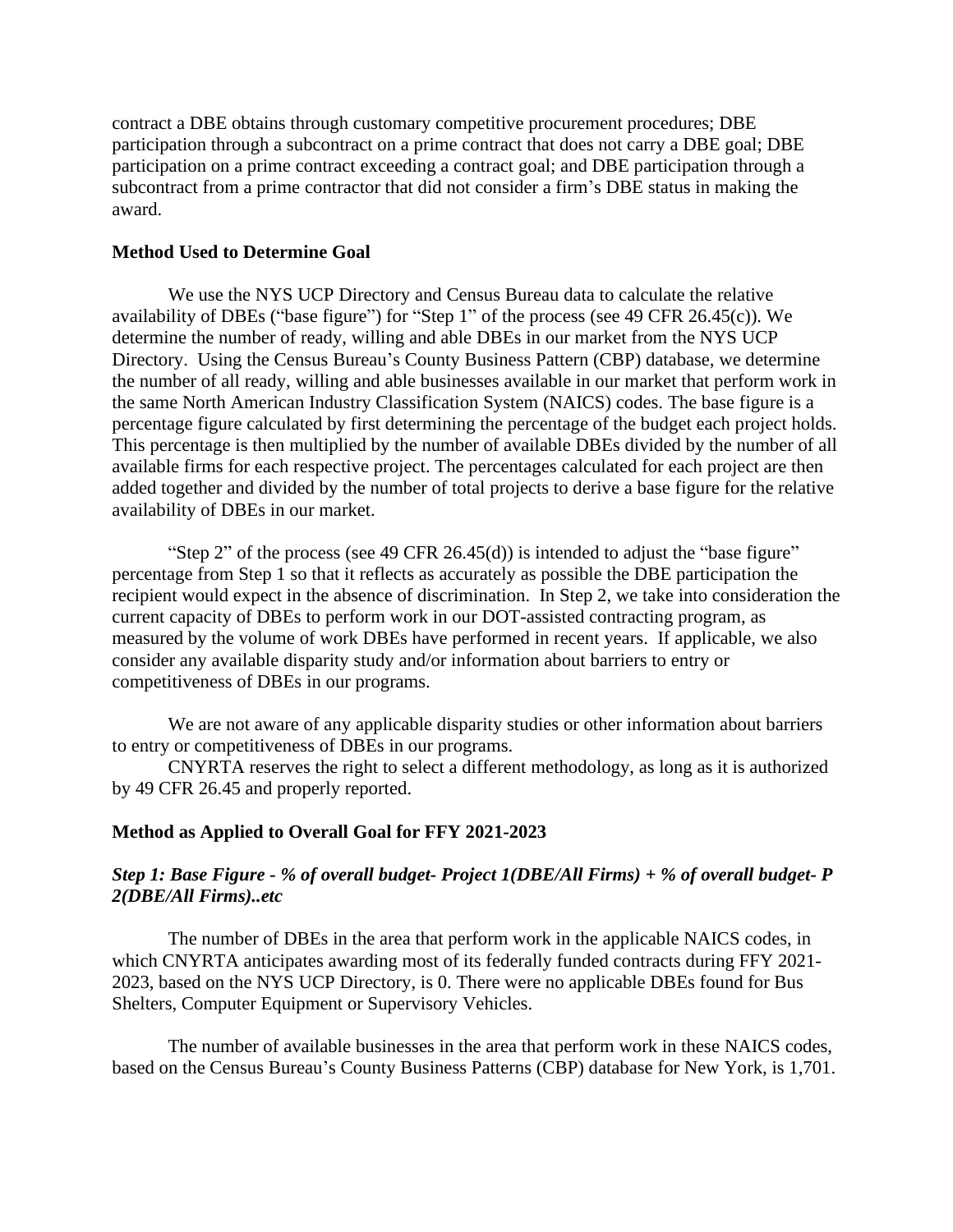363 firms available for Bus Shelters, 42 firms available for Computer Equipment and 297 firms available for Supervisory Vehicles.

The percentage of the total budget for Bus Shelters is 26%, the total percentage of the budget for Computer Equipment is 46% and the percentage of the total budget for Vehicles is 27%. The number of DBEs divided by the number of all businesses for each project is then multiplied by the percentage of the overall budget for each project, respectively. The percentages that result are added together and divided by the total number of projects to determine the base figure for the relative availability of DBEs in our market. The base figure determined by this methodology is 0%.

### *Step 2: Adjustment of Base Figure*

In Step 2, the base figure determined under Step 1 above is adjusted to take into consideration the current capacity of DBEs to perform work in our contracting program, as measured by the actual volume of work that DBEs have performed in recent years. CNYRTA is completing this adjustment by usage of the historical median from past FFY participation percentages. This adjustment is authorized by 49 CFR 26.45.

For FFY 2018-2019 and the first half of FFY 2020, the total value of contracts and procurements with DBEs represented the following percentages of the total value of contracts and procurements with all contractors and vendors. (Bus purchases and leases are excluded, in accordance with the regulations in 49 CFR Part 26.)

| Federal            |                     |                          |
|--------------------|---------------------|--------------------------|
| <b>Fiscal Year</b> | <b>Dates</b>        | <b>DBE</b> Participation |
| 2018               | $10/1/17 - 9/30/18$ | 2.01%                    |
| 2019               | $10/1/18 - 9/30/19$ | 0%                       |
| 2020               | $10/1/19 - 3/31/20$ | 0% [First half of year]. |

The recent past participation for the last 2½ years is determined by calculating a weighted average of the figures for FFY 2018, FFY 2019 and the first half of FFY 2020.

Based on the above data, the Step 1 base figure may be adjusted as follows. This follows the methodology described in U.S. Department of Transportation, Office of Small and Disadvantaged Business Utilization, "Tips for Goal-Setting in the Disadvantaged Business Enterprise (DBE) Program" (revised 2002).

| Step 1 base figure                                    | $0\%$ |
|-------------------------------------------------------|-------|
| Recent past participation                             | .67%  |
| Average of Step 1 base figure and past participation: | N/A   |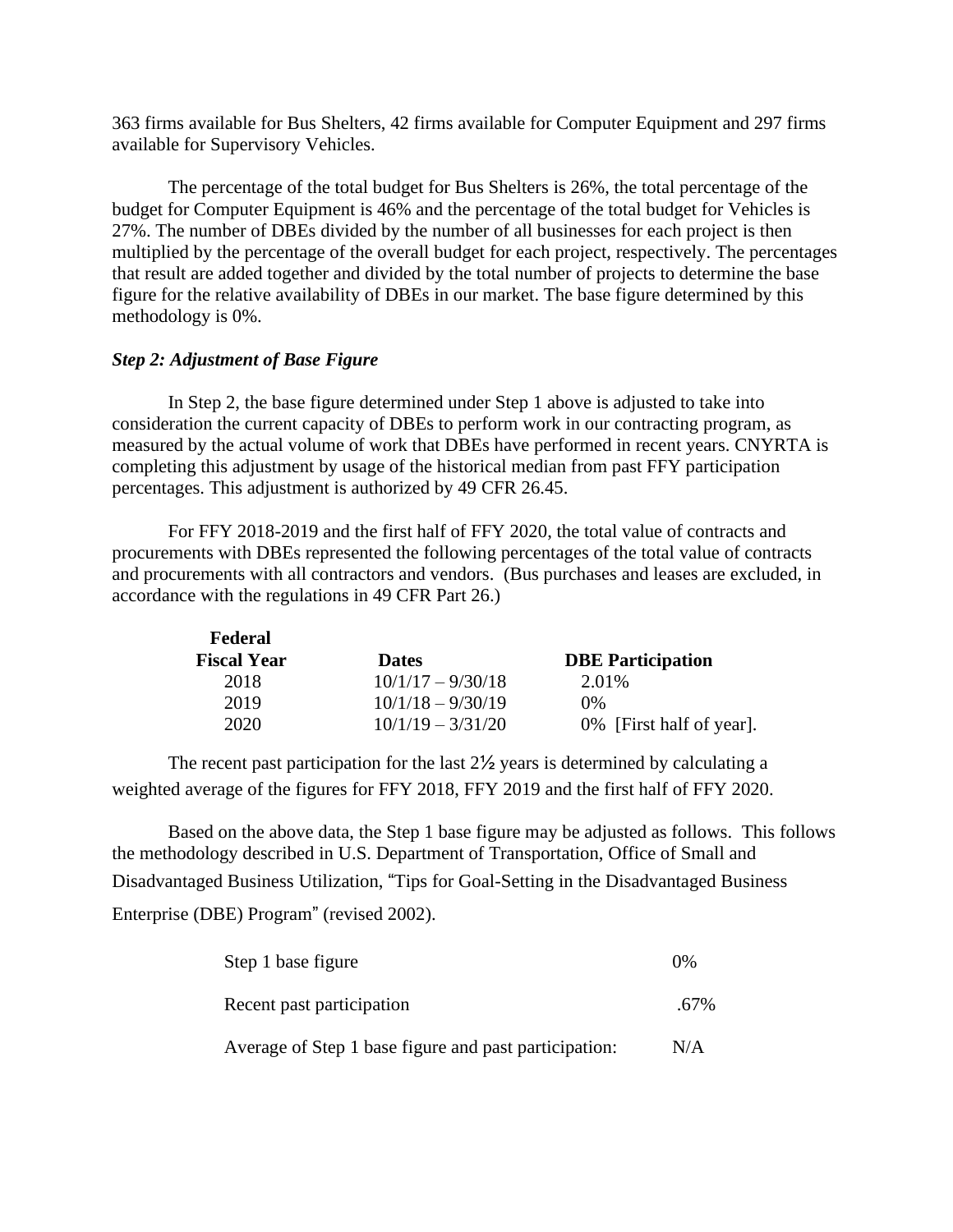FFY 18 reached 2.01% participation through purchases that are not projected in the upcoming goal. This information and an absence of applicable project in the last 2 ½ years, along with the absence of available DBEs for the upcoming goal period, CNYRTA has established a 0% goal.

We believe that this goal is appropriate, given the capacity of DBEs to perform work in our DOT-assisted contracting program and our past record of DBE participation. It is not set so high as to impose undue burdens on non-DBEs. (This is consistent with the determination of the U.S. Supreme Court that a DBE program must be narrowly tailored to further a compelling government interest. Adarand Constructors, Inc. v. Pena, 515 U.S. 200 [1995].)

This goal is not a quota, but a target to encourage efforts to foster participation of DBEs in contracting opportunities.

#### **Local Market Area Defined**

CNYRTA's Local Market Area is defined as the four counties in which CNYRTA is located: Onondaga, Oneida, Oswego and Cayuga, as well as all surrounding counties: Jefferson, Lewis, Herkimer, Madison, Chenango, Tompkins, Seneca and Wayne. All contracting opportunities are advertised with multiple local advertisers and procurements regularly utilize local vendors. Historically, CNYRTA has found that the cost of travel for downstate businesses deters many from responding to contracting opportunities. Additionally, some past success was found with DBEs from surrounding counties.

Furthermore, each project type and its applicability are considered for outside of the local market area participation.

In conclusion, Computer Equipment, as stated in our project listing, was originally believed could apply outside our local market area. In the past, however, projects under this category were covered under a GSA contract and were procured through a local vendor.

As such, it was determined to keep the Local Market Area as originally defined.

#### **Consultative Process**

CNYRTA searched the DBE directory for all certified DBEs in our Local Market Area. An email was then sent out to all listed DBEs inviting them to a virtual meeting to discuss the FFY 21-23 DBE Goal as well as potential contracting opportunities. Due to the COVID-19 pandemic, CNYRTA is limiting access to all buildings, therefore in person meetings are on hold until further notice. The virtual meeting was held on June 30, 2020.

Five of the sixty-five DBEs invited attended the meeting. The meeting consisted of introductions of each attendee, a background of the CNYRTA, discussion of current projected projects and DBE goal methodology. Each attendee was given time to discuss relevant topics to their business and an opportunity to ask questions regarding the proposed goal. While most attendees had concerns of the 0% goal, they left with an understanding that CNYRTA will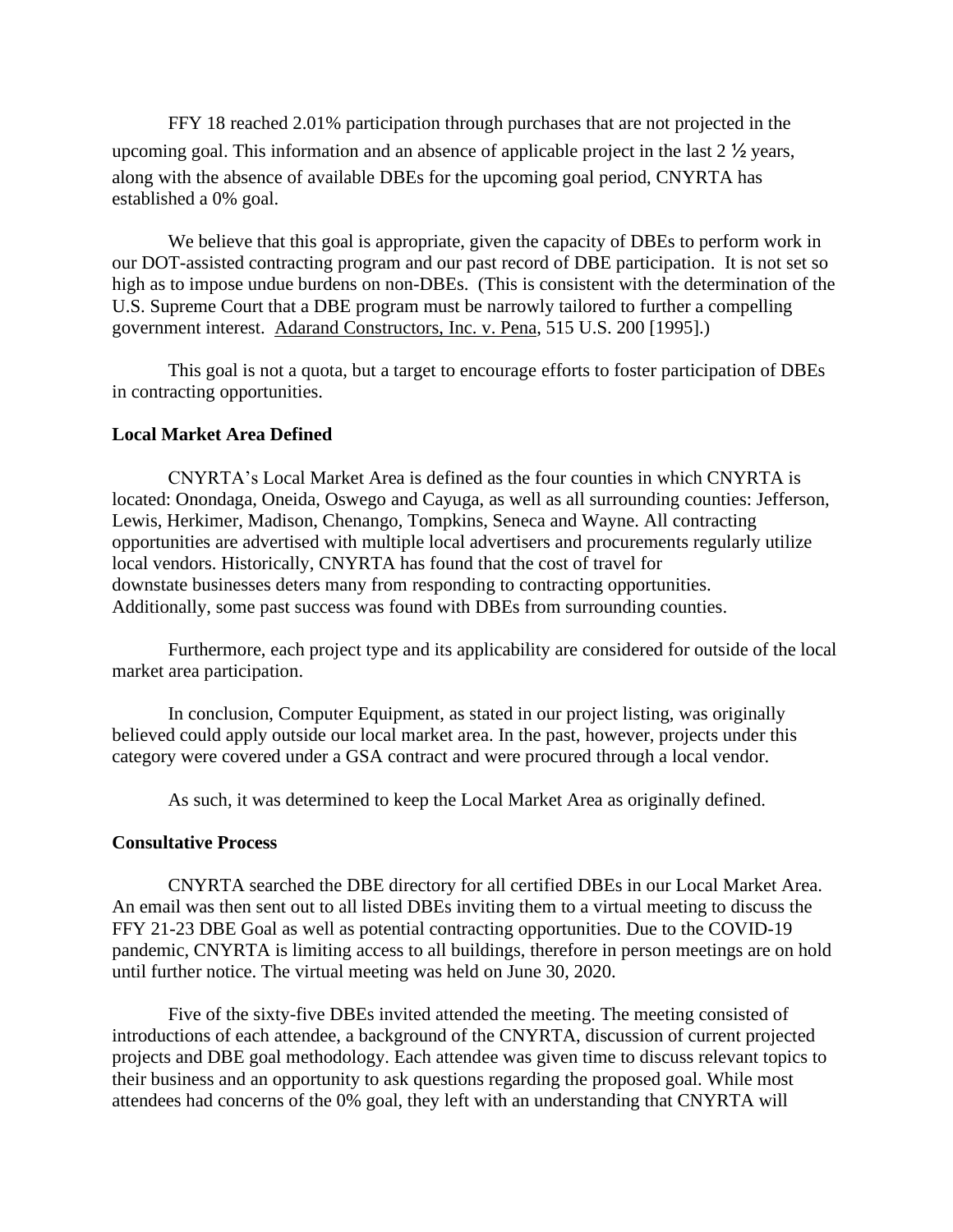continue to reach out to DBEs on all potential contracting opportunities and should a new project come up that lends itself to a goal amendment, CNYRTA will do so appropriately.

All DBEs that attended the meeting were added to CNYRTA's vendor listing for future contracting opportunities.

A notice of CNYRTA's proposed FFY 21-23 DBE Goal was published on 7/1/2020 with the NYS Contract Reporter, on Centro's website as well as with multiple local publications throughout all CNYRTA counties. The publication noted that the proposed goal was available for review and comments for a forty-five (45) day time period. Within this time period, CNYRTA received one (1) request for additional information.

A discussion was had where the proposed goal and all back up information were reviewed with the requester. Their understanding was verbalized, and no additional questions were received.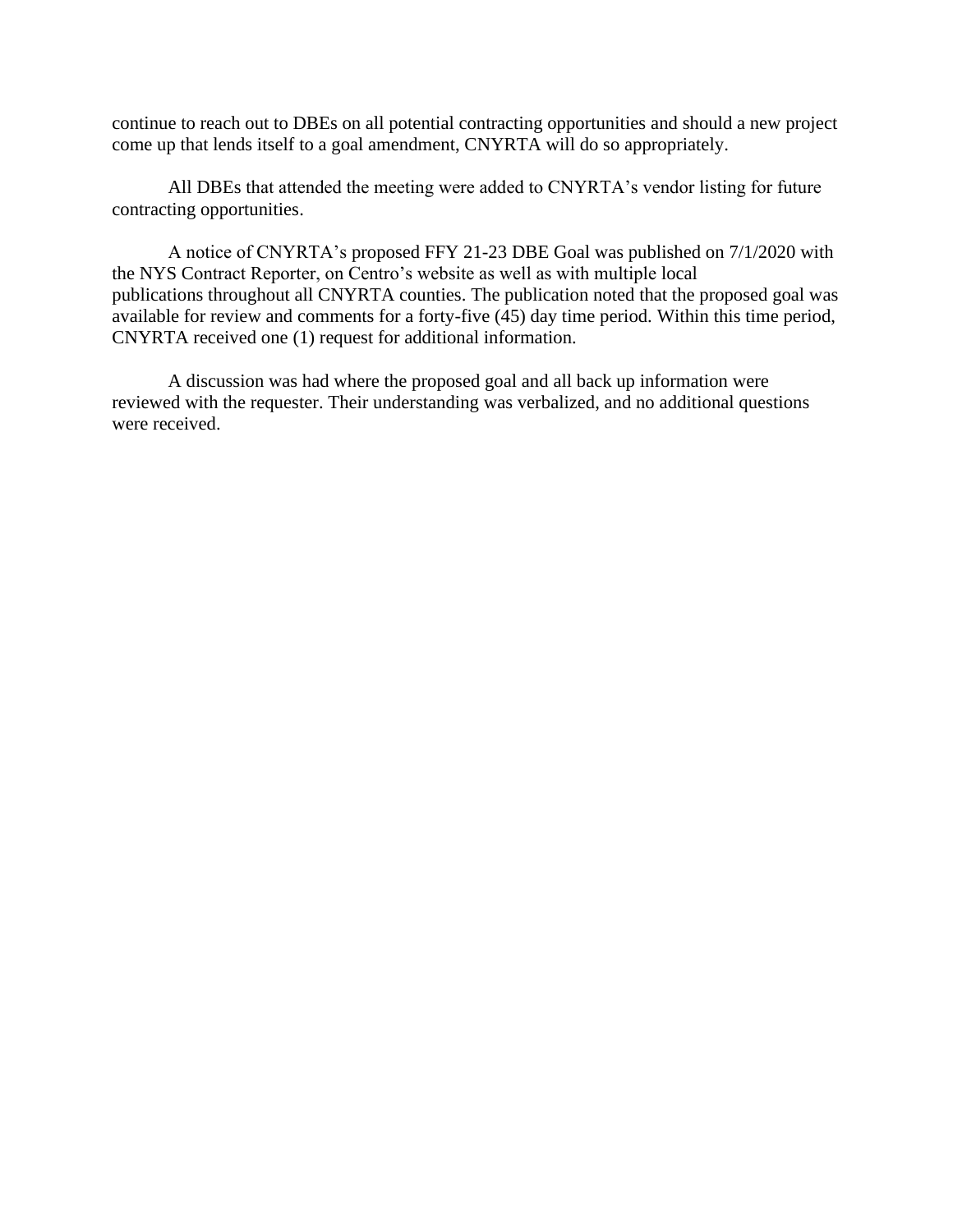# **Appendix**

# **All Firms in Market, by North American Industry Classification System (NAICS) Code (Source: Census Bureau, 2017 County Business Patterns - most recent data that was available)**

# **Step 1 - Determine the weight of each type of work by NAICS Code:**

\* Enter all the FTA-assisted projects below. Project amounts should be assigned relevant NAICS Code(s).

|                  | <b>NAICS</b> |                                    | <b>Amount of</b> | % of total DOT |
|------------------|--------------|------------------------------------|------------------|----------------|
|                  | Code         |                                    | <b>DOT</b> funds | funds (weight) |
|                  |              | <b>Project</b>                     | on project:      |                |
| 1)               | 236220       | <b>Bus Shelters</b>                | \$100,000.00     | 13.2100%       |
| 2)               | 423430       | Computer Equipment                 | \$250,000.00     | 33.0250%       |
| 3)               | 441110       | <b>Supervisory Vehicles</b>        | \$115,000.00     | 15.1915%       |
| $\boldsymbol{4}$ | 423430       | Computer Equipment                 | \$100,000.00     | 13.2100%       |
| 5)               | 441110       | <b>Supervisory Vehicles</b>        | \$46,000.00      | 6.0766%        |
| 6                | 236220       | <b>Bus Shelters</b>                | \$100,000.00     | 13.2100%       |
| 7)               | 441110       | <b>Supervisory Vehicles</b>        | \$46,000.00      | 6.0766%        |
|                  |              | <b>Total FTA-Assisted Contract</b> | \$757,000.00     | 100%           |
|                  | <b>Funds</b> |                                    |                  |                |

# **Step 2 - Determine the relative availability of DBE's by NAICS Code:**

\* Use DBE Directory, census data and/or a bidders list to enter the number of available DBE firms and the number of available firms.

|                  | <b>NAICS</b><br>Code | Project                     | Number of<br><b>DBEs</b><br>available to<br>perform<br>this work | Number of all<br>firms available<br><i>(including)</i><br>DBEs) | <b>Relative</b><br><b>Availability</b> |
|------------------|----------------------|-----------------------------|------------------------------------------------------------------|-----------------------------------------------------------------|----------------------------------------|
| 1)               | 236220               | <b>Bus Shelters</b>         |                                                                  | 363                                                             | 0.0000                                 |
| 2)               | 423430               | Computer Equipment          | 0                                                                | 42                                                              | 0.0000                                 |
| 3)               | 441110               | <b>Supervisory Vehicles</b> |                                                                  | 297                                                             | 0.0000                                 |
| $\boldsymbol{4}$ | 423430               | <b>Computer Equipment</b>   |                                                                  | 42                                                              | 0.0000                                 |
| 5)               | 441110               | <b>Supervisory Vehicles</b> |                                                                  | 297                                                             | 0.0000                                 |
| 6)               | 236220               | <b>Bus Shelters</b>         |                                                                  | 363                                                             | 0.0000                                 |
| 7)               | 441110               | <b>Supervisory Vehicles</b> |                                                                  | 297                                                             | 0.0000                                 |